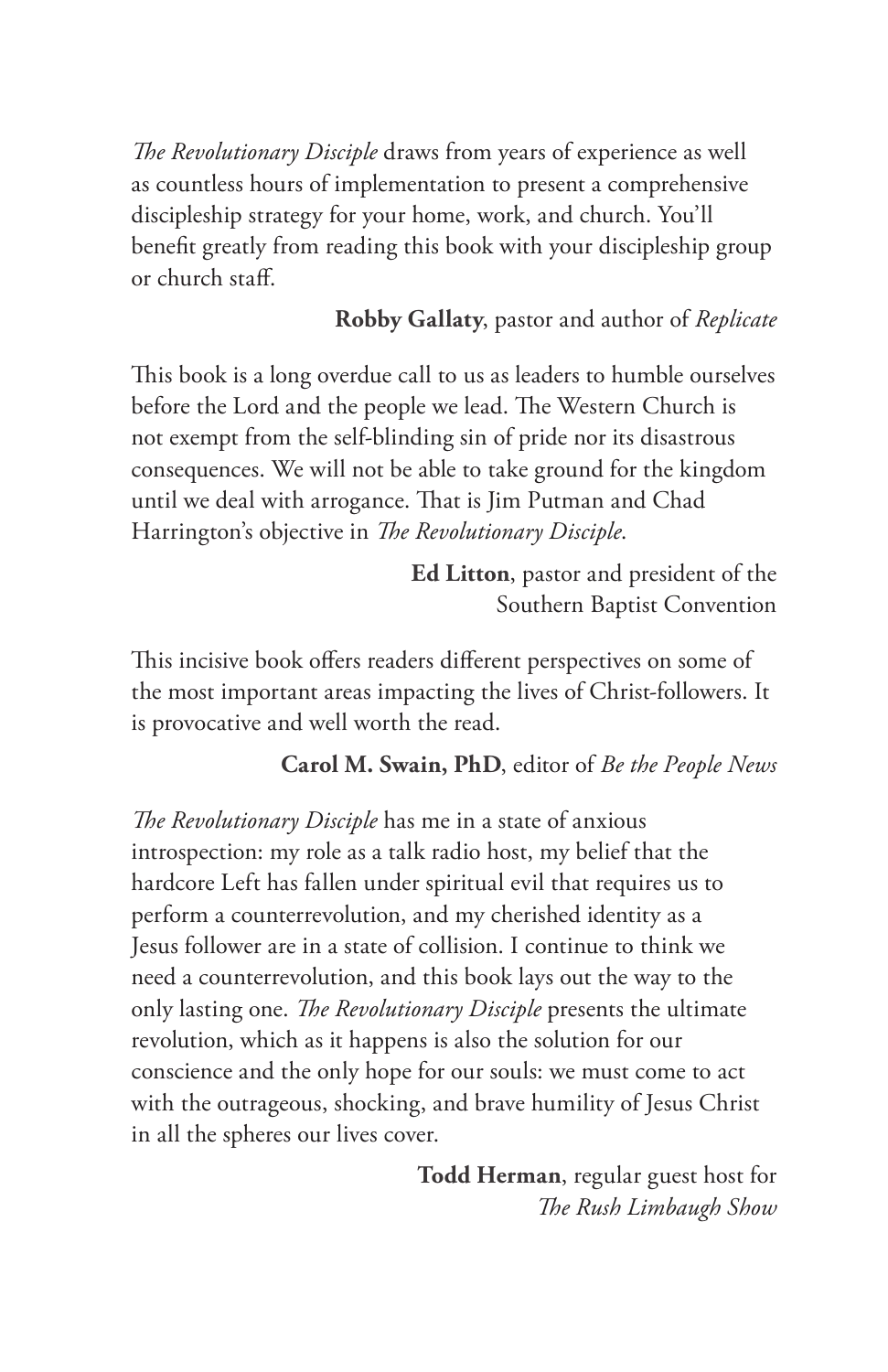Undivided hearts. We want to be authentic disciples who change the world by making more disciples, but our pride prevents us from fully submitting to Jesus' lordship. Harrington and Putman expertly blend story and Scripture with practical tips. The result: wisdom for how to develop single-minded loyalty to King Jesus.

> **Matthew W. Bates**, author of *Gospel Allegiance* and associate professor of theology at Quincy University

Jim Putman has done it again, this time in partnership with Chad Harrington. Their five spheres framework provides a breakthrough construct to guide believers into being disciples. In a straightforward, vulnerable style Jim and Chad provide a roadmap to a better place than where many of us were heading. The secret sauce—humility. It is literally breathtaking how far Jesus' brand of humility will take us in all the spheres of our lives. Who doesn't want that? Warning—while you will most definitely enjoy this book, Jim and Chad are not quite satisfied with that outcome. They are going to call us to actually give it a try. It will require something from us, but it will result in a glorious ending.

**Randy Frazee**, pastor and author of *His Mighty Strength*

*The Revolutionary Disciple* makes a much-needed case for a discipleship path that fully integrates all of our relationships and every area of our lives. You'll find it a helpful antidote to the selfcentered "it's all about me and Jesus" path that so many have taken.

> **Larry Osborne**, author and teaching pastor at North Coast Church

*The Revolutionary Disciple* calls us to approach all aspects of life with humility and a revolutionary-spirit disciplined by God's love and Christ's relentless sacrifice. This book is a gift the postpandemic church needs to embrace, a practical guide challenging us to set aside our pride and walk humbly in the footsteps of Jesus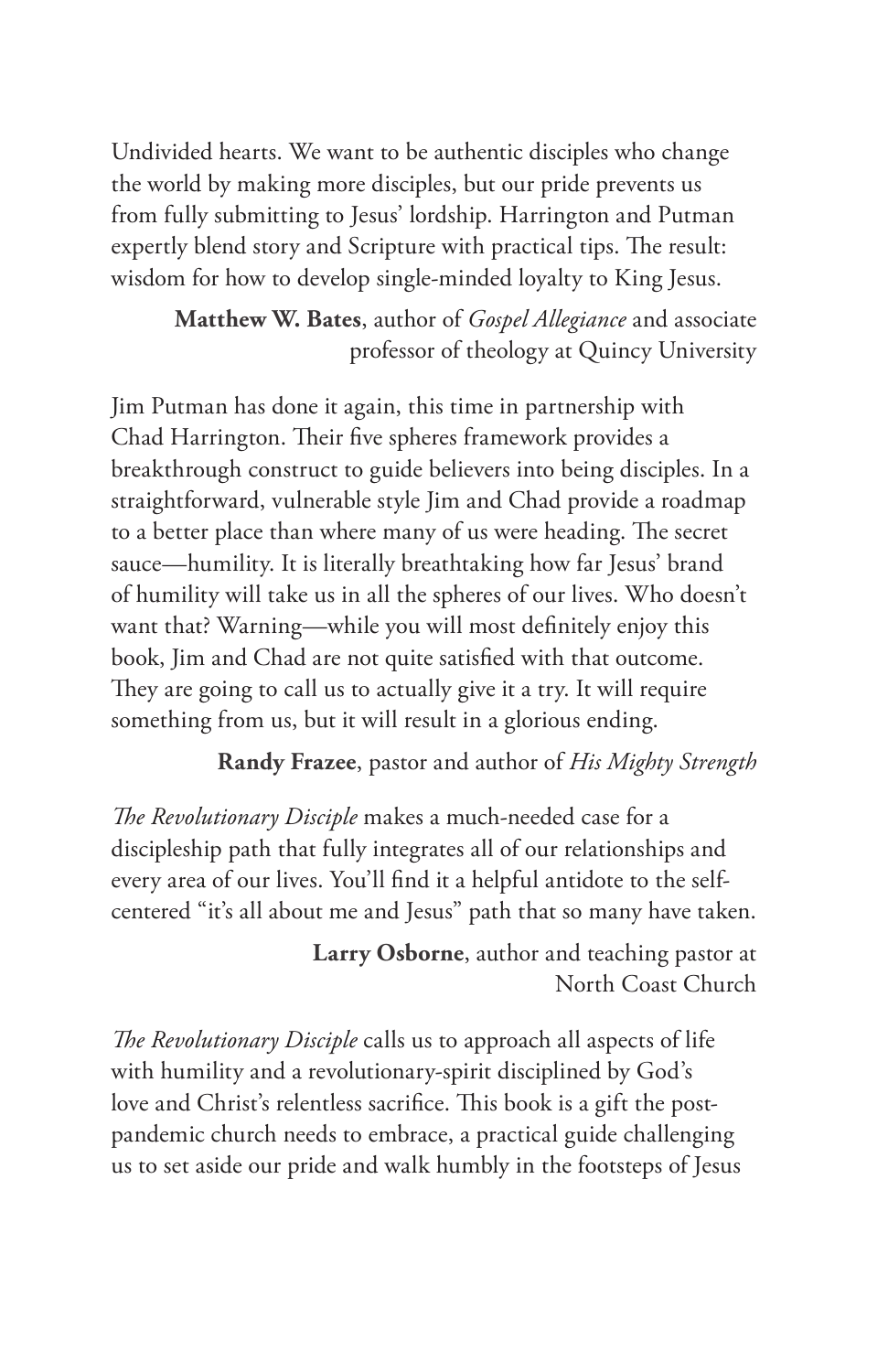toward the church of tomorrow that longs not to be served but to serve.

### **Shane J. Wood**, professor at Ozark Christian College and best-selling author of *Between Two Trees*

The authors issue both a warning and a guide to avoid spiritual pride and how it destroys our work and our souls. This is worth the read. They have peeled back the layers of human personality and motivation and exposed our immaterial natures. Please read it, pray through it, and then follow their advice.

# **Bill Hull**, cofounder of The Bonhoeffer Project and author of *The Cost of Cheap Grace* and *The Discipleship Gospel*

Most Christians realize that the first step to becoming a genuine child of God is humility. What they tend to forget is that humility is also the ongoing posture required if they ever want to come close to being mature disciples of the same God who saved them. The benefits that come with being a serious disciple of Jesus are consistently blocked by our human pride. Jim Putman and Chad Harrington know all about the underbelly of pride and how it undermines so much of what we are and could become as followers of Christ. In their vital book *The Revolutionary Disciple*, they honestly and transparently take their own pride to the woodshed and in the process show all of us how to humbly put God and keep God in his rightful place in our lives—the driver's seat.

### **Dr. Tim Kimmel**, author of *Grace-Based Parenting* and *Grace-Filled Marriage*

Great, substantive message in short, readable chapters. I would recommend it highly without knowing the authors, but because I do life closely with both and know how they live, I more than highly recommend it.

> **Bobby Harrington**, pastor, author, and CEO of Discipleship.org and Renew.org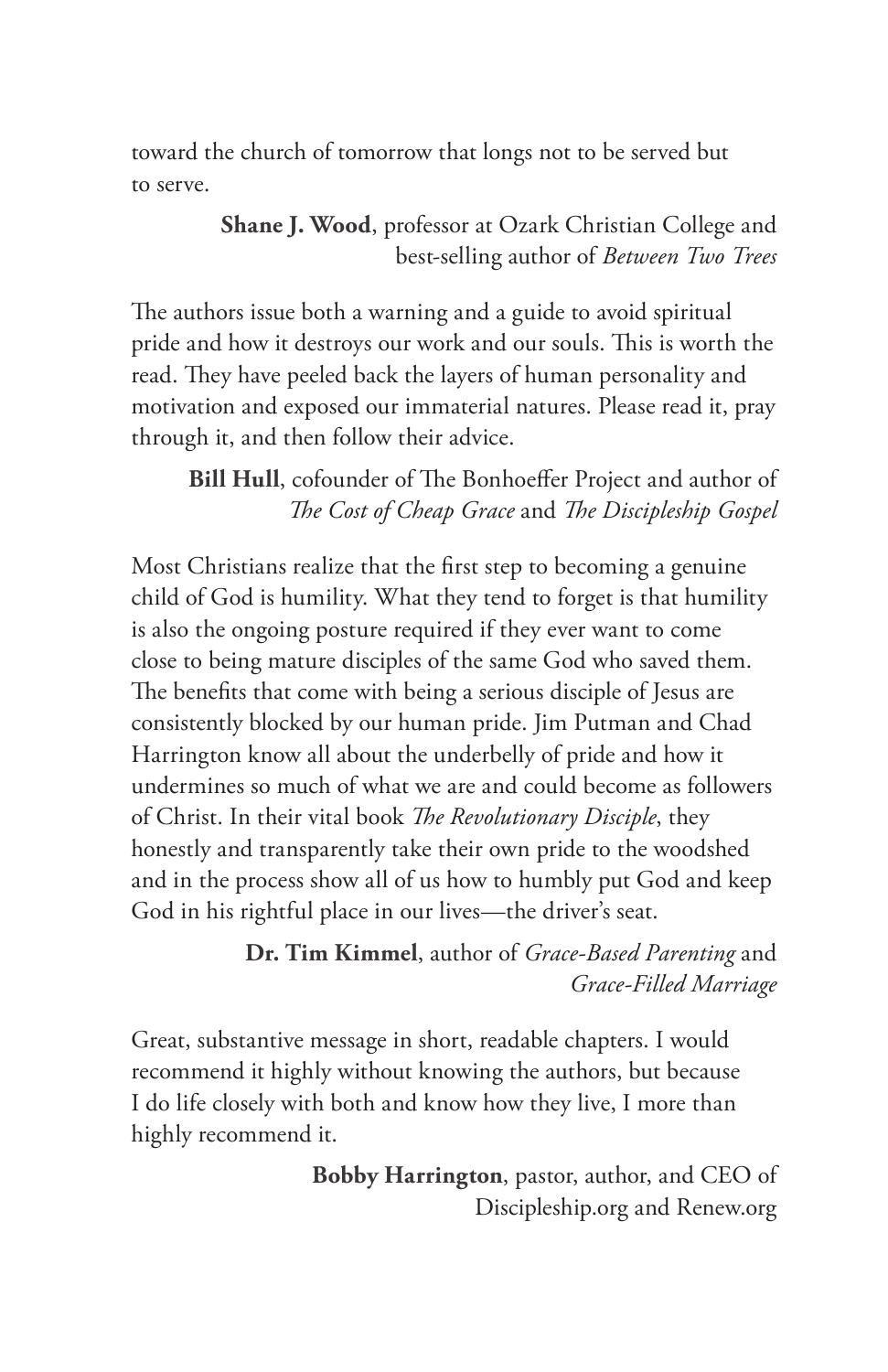Nothing is more radical nor revolutionary than answering the call to follow Jesus as disciples. Here is a book that has timeless answers for being a disciple in today's world. I am happy to recommend to you *The Revolutionary Disciple* by Putman and Harrington.

> **Rev. Dr. Winfield Bevins**, director of church planting at Asbury Seminary and author of *Marks of a Movement*

An easy-to-remember five-sphere model for humble discipleship supported by practical ways to develop humility in each sphere. Read this book if you believe Jesus' words that "those who humble themselves will be exalted." And then act like it.

> **Renée Webb Sproles**, director of cultural engagement at Renew.org

Addressing a rarely mentioned subject, Jim and Chad tackle an absolutely critical aspect of successful discipling . . . humility. A challenging subject that demands some honest evaluation and thought by every disciple maker. An excellent resource to read, ponder, discuss, and allow God to use in our own lives. I highly recommend this book to you.

**Dr. Dann Spader**, author of *4 Chair Discipling* and founder of Sonlife and Concentricglobal.org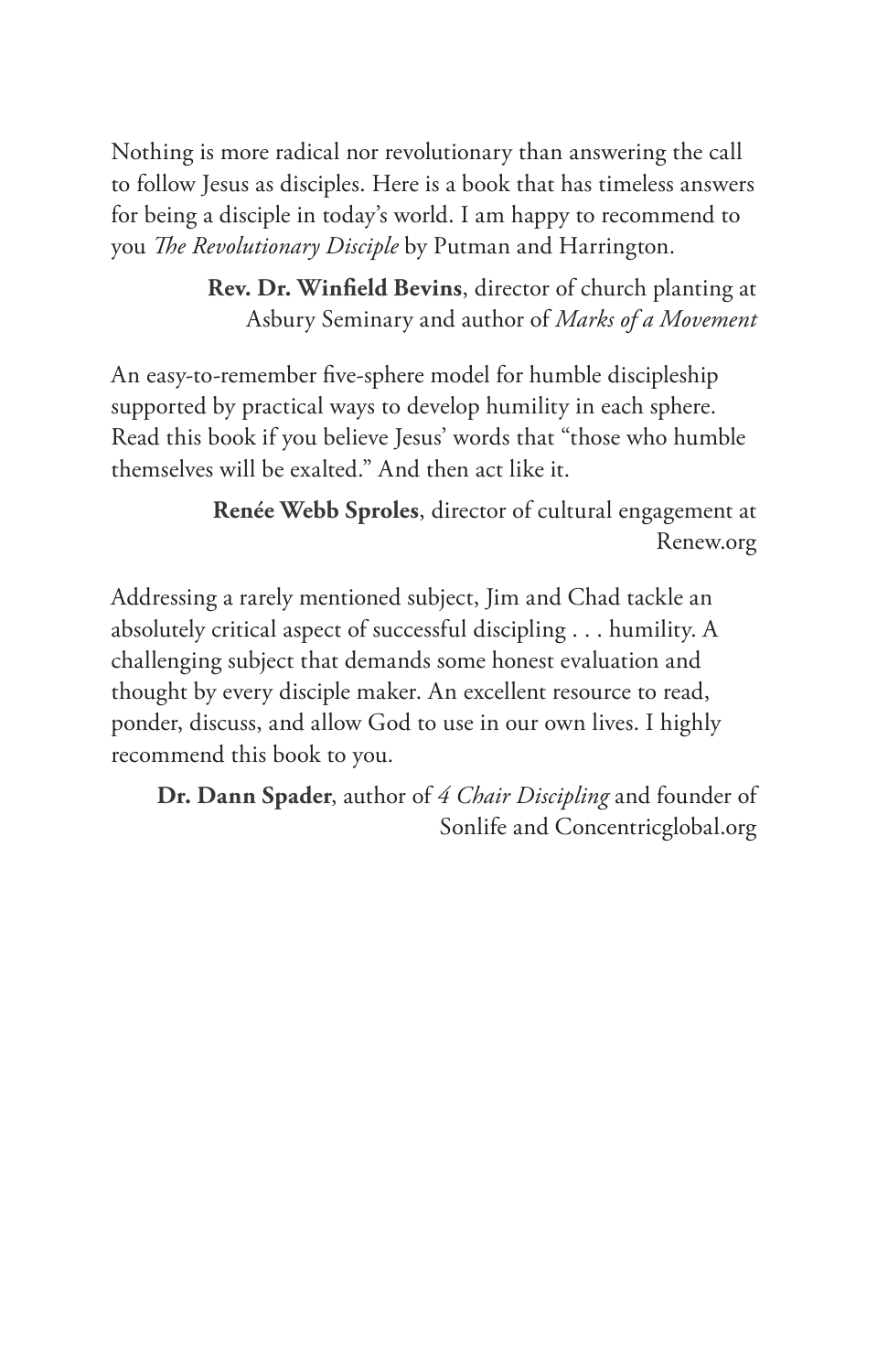# $The$ REVOLUTIONARY DISCIPLE





Nashville, Tennessee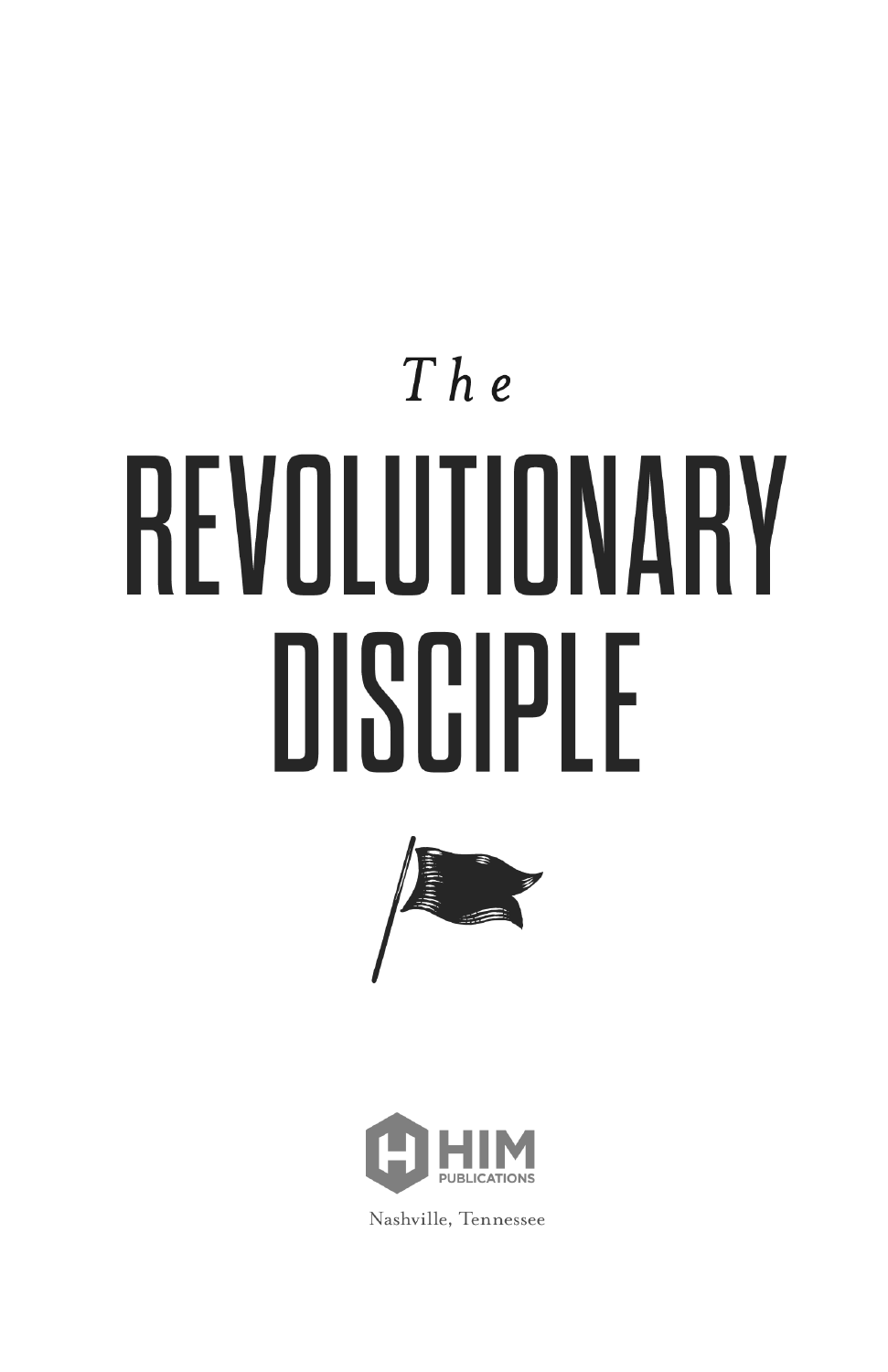

*The Revolutionary Disciple* Copyright © 2021 by Jim Putman and Chad Harrington

Requests for information should be sent via email to HIM Publications. Visit www.himpublications.com for contact information.

Any internet addresses (websites, blogs, etc.) in this book are offered as a resource. They are not intended in any way to be or imply an endorsement by HIM Publications; nor does HIM Publications vouch for the content of these sites for the life of this book.

All rights reserved. No part of this book, including icons and images, may be reproduced in any manner without prior written permission from the copyright holder, except where noted in the text and in the case of brief quotations embodied in critical articles and reviews.

All Scripture quotations, unless otherwise indicated, are taken from the Holy Bible, New International Version®, NIV®. Copyright © 1973, 1978, 1984 by Biblica, Inc.® Used by permission of Zondervan. All rights reserved worldwide. www.zondervan.com. The "NIV" and "New International Version" are trademarks registered in the United States Patent and Trademark Office by Biblica, Inc.®

Scripture quotations marked NLT are taken from the Holy Bible, New Living Translation. Copyright © 1996, 2004, 2015 by Tyndale House Foundation. Used by permission of Tyndale House Ministries, Carol Stream, Illinois 60188. All rights reserved.

Scripture quotations marked ESV are taken from The Holy Bible, English Standard Version® (ESV®). Copyright © 2001 by Crossway, a publishing ministry of Good News Publishers. Used by permission. All rights reserved.

Scripture quotations marked NRSV are taken from the New Revised Standard Version Bible. Copyright © 1989 by National Council of the Churches of Christ in the United States of America. Used by permission. All rights reserved worldwide.

Scripture quotations marked MSG are taken from *The Message*. Copyright © 1993, 2002, 2018 by Eugene H. Peterson. Used by permission of NavPress. All rights reserved. Represented by Tyndale House Ministries.

Scripture quotations marked AT are the authors' translation. Copyright © 2021 by Chad Harrington. All rights reserved.

All emphases in Scripture quotations and other quotations are from the authors.

ISBN: 978-1-970102-47-5 (Hardback) ISBN: 978-1-970102-48-2 (Paperback) ISBN: 978-1-970102-37-6 (Kindle) ISBN: 978-1-970102-38-3 (ePub)

*Cover and interior design: Harrington Interactive Media (harringtoninteractive.com)*

Printed in the United States of America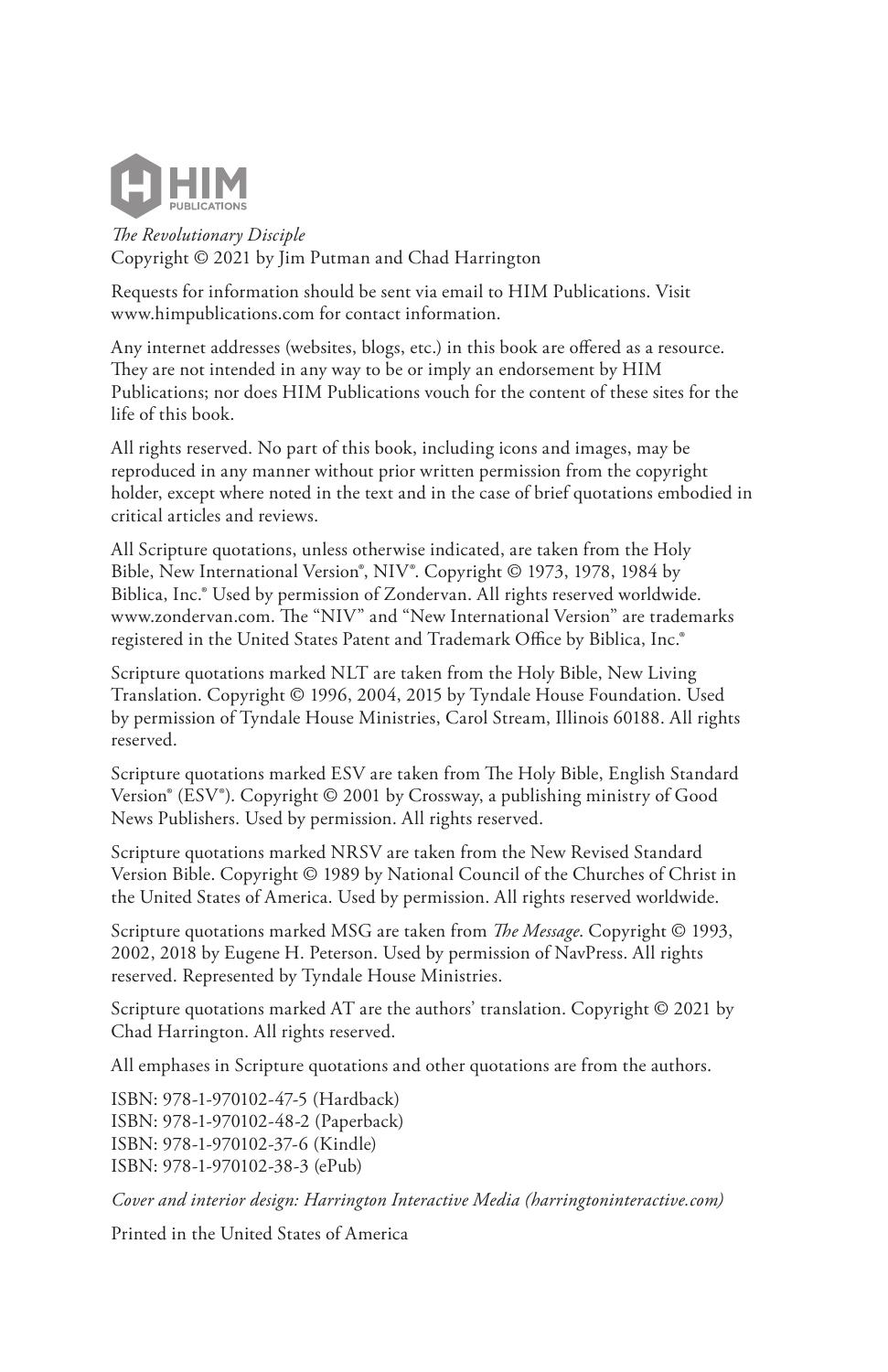# CONTENTS

*Acknowledgements* 11 *Introduction: A Real Life Battle* 13

- 1. Is It Time for Another Revolution? 25
- 2. Humble Discipleship 37
- 3. The Revolutionary Disciple 49
- 4. The Profile of a Revolutionary 59

*Bridge: Walking Through the Five Spheres* 69

# SPHERE 1: ABIDING IN CHRIST

5. The Yoke of Christ 77

6. Abiding with Humility 85

7. Humble Listening 95

# SPHERE 2: THE CHURCH SPHERE

8. It's God's Church, Not Ours 107

- 9. Embracing God's Church 117
- 10. Navigating Submission in the Church 127

# SPHERE 3: THE HOME SPHERE

11. When Church Becomes Family 137

12. Revolutionary Families 147

13. Walking Humbly with Your Spouse 155

14. Humble Parenting 167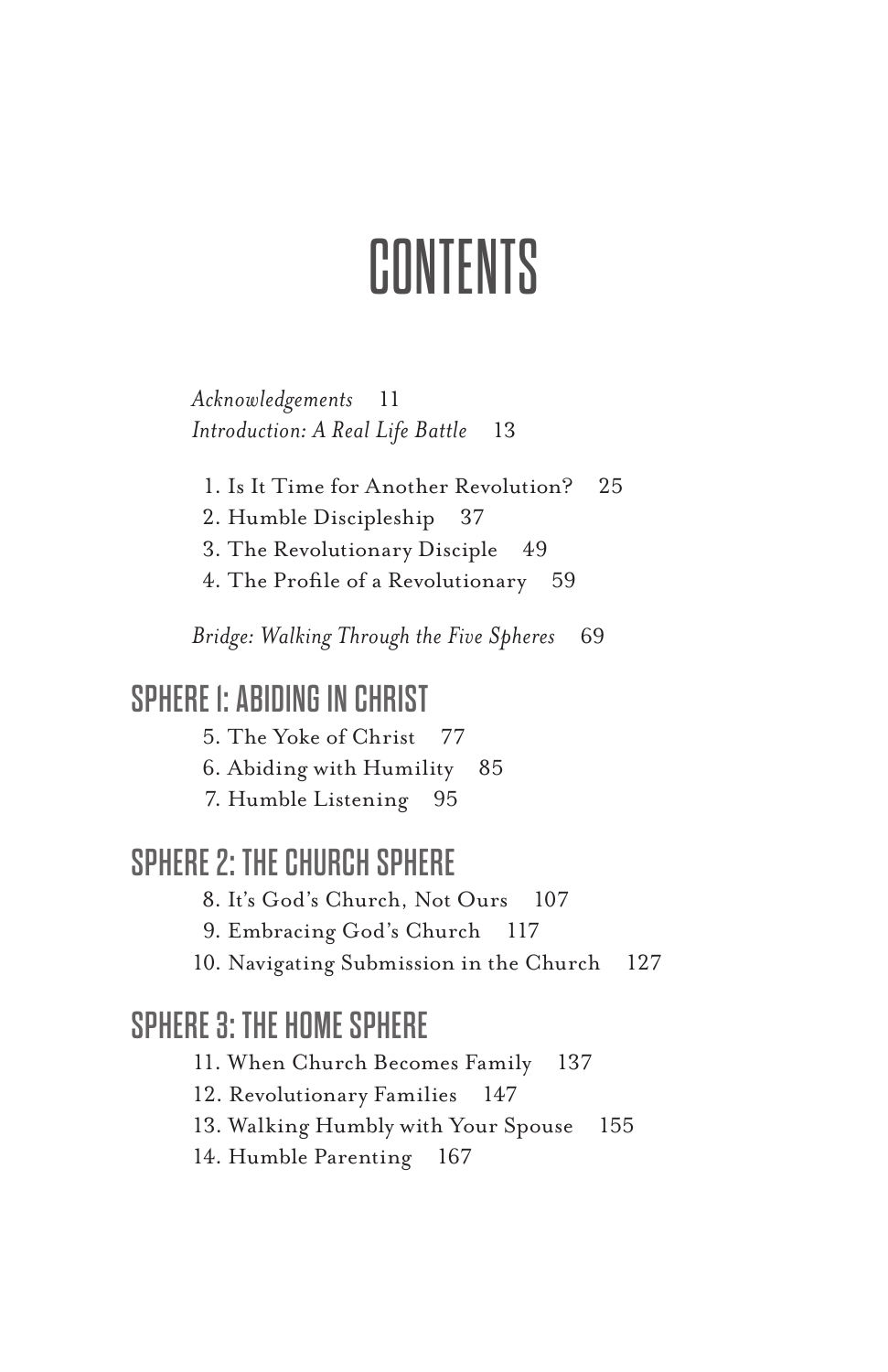# SPHERE 4: THE WORLD SPHERE

15. Politics and Religion 181

16. The Acts 4 and Romans 13 Paradigm 189

17. The Humble Boss and Worker 199

18. Humility at Play 211

# SPHERE 5: THE SPIRITUAL REALM

19. Authority in Another Dimension 223 20. Victory in Spiritual Warfare 231 21. Live Together, Die Alone 237

*Conclusion: A Glorious Ending* 249

*A Note from Jim* 253 *Appendix: Group Discussion Questions* 255 *Notes* 261 *About the Authors* 271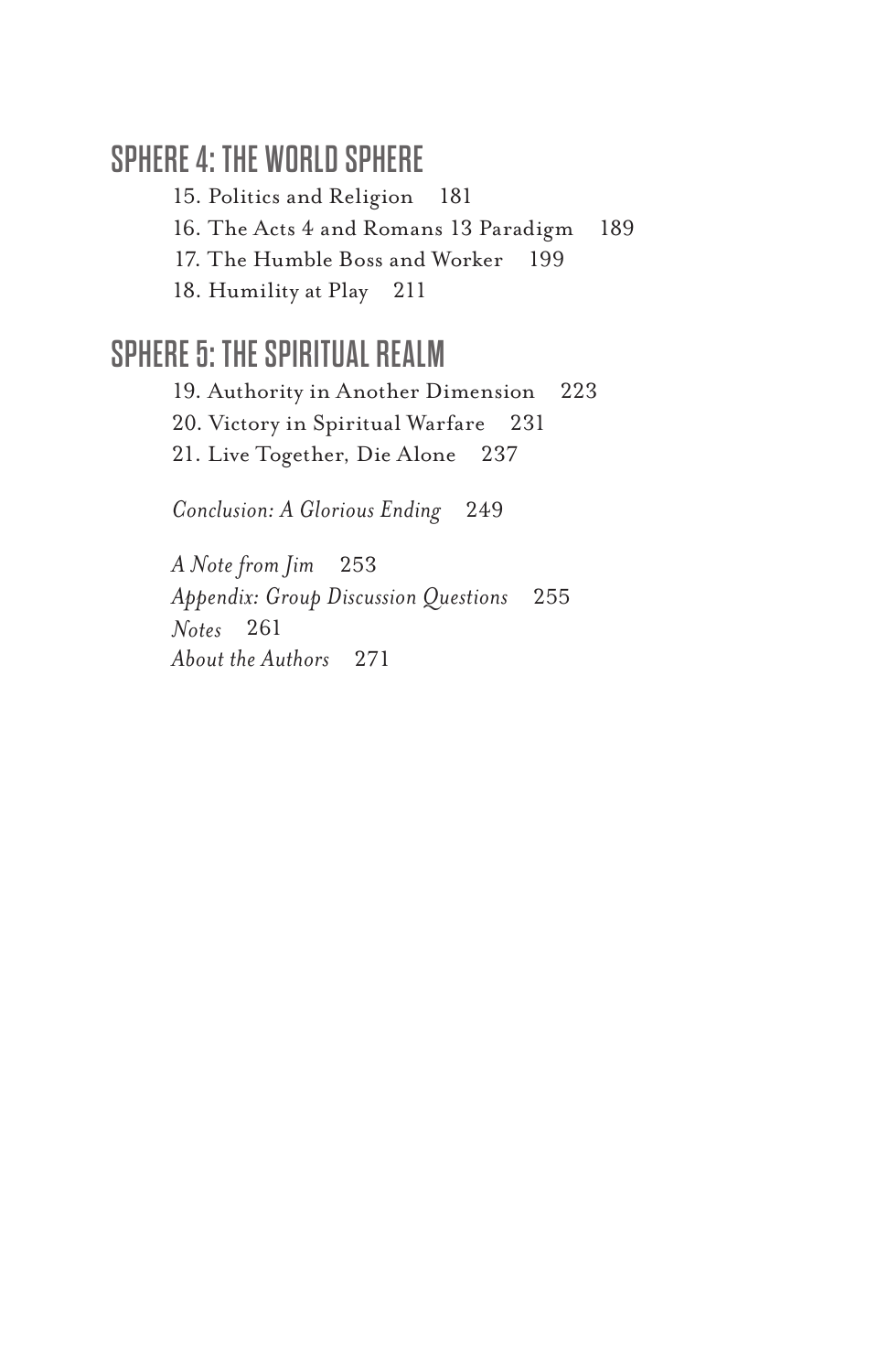# IS IT TIME FOR ANOTHER **REVOLUTION?**



t the young age of eight, Josiah took the throne as the new  $\blacktriangle$  king of Judah. By the time he turned twenty-six, he'd realized there was a major problem in the world, and *he was a part of that problem* (2 Kings 22:1–20). To his credit, he had no father (his dad had been assassinated when he was young), and he had no real relationship with God at that point. He was not set up for success. Yet the people of God needed his leadership. They were in political trouble, and the world stage was abuzz with enemies, posturing, and wars. Josiah didn't know what to do "out there," but he knew, even as a young man, that the external, political unrest probably had something to do with the home front. So he spiritually cleaned house quite literally!

He told his servants to clean out the temple, which represented God's presence at the time. The temple was in shambles and had become a monument to the gods of their culture instead of the one true God. During this clean-up, the high priest Hilkiah discovered the Torah scroll, which was the Jews' entire Bible at the time.<sup>1</sup> Very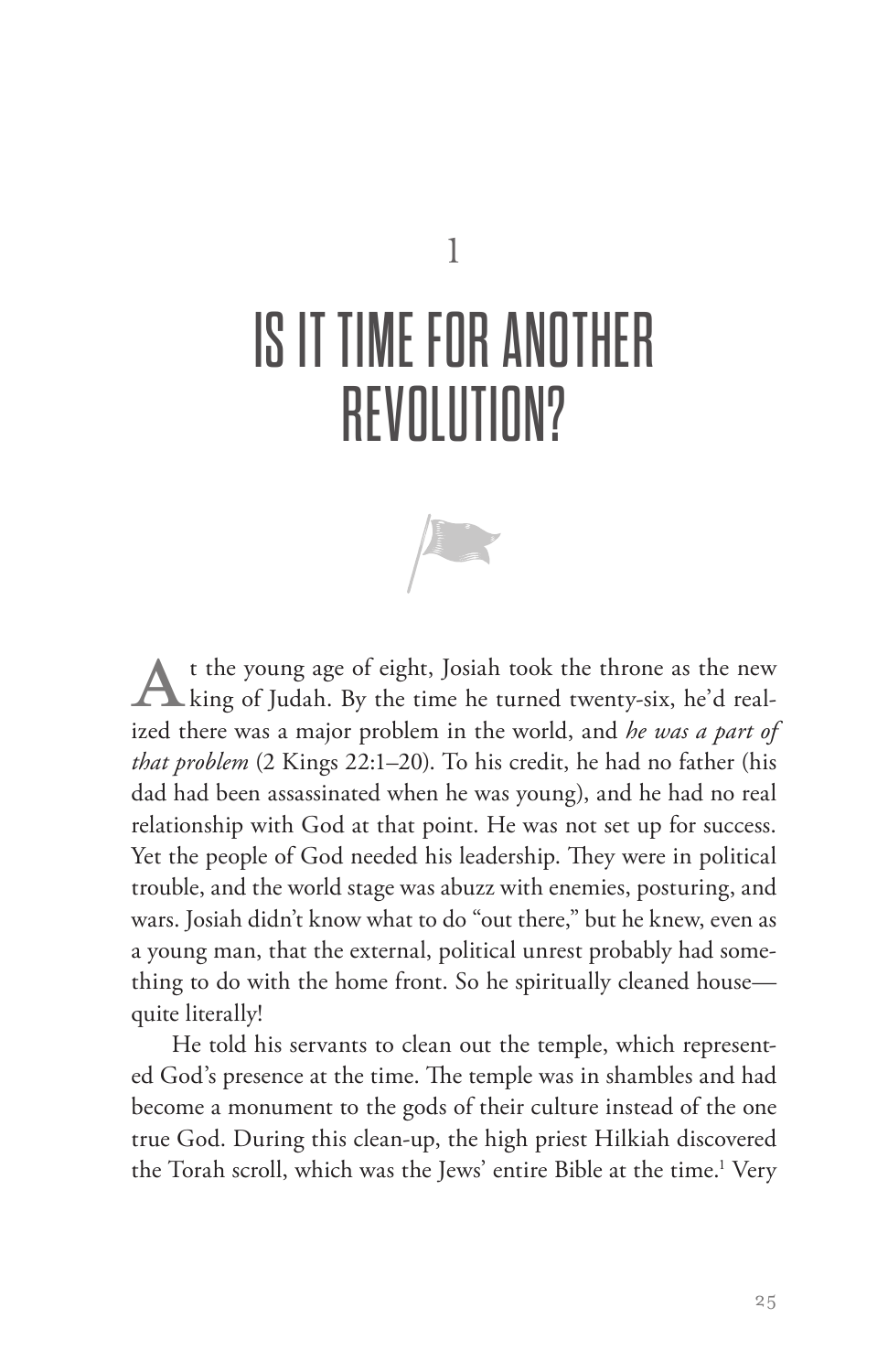few of their Bibles existed at the time, so essentially no one even knew what the Bible said. You can imagine what a discovery this was!

You might ask, *How could they have lost the entire Bible of their time?* It's a historical moment that shows it's possible to lose God's directions amid cultural chaos all around. They had the religion and tools they needed, but they did not personally know God's Word.

Hilkiah read the Bible to Josiah, and once Josiah heard it, he tore his clothes. This was a sign of humility and sorrow in their day. He was undone with conviction because he realized what he and God's people had been doing wrong: they had built their lives on the wrong foundation. They needed to change.

As a result, Josiah reordered the Jews' entire way of living. He started by confessing the wrongdoing of God's people on behalf of everyone because they had "not obeyed the words of this book" (2 Kings 22:13). Then he gathered the elders of Judah so they could all hear God's Word. They recommitted themselves afresh to God. Next, Josiah led the people in repentance and removed the idols of worship from the temple, fired the pagan priests, and removed the Asherah pole from the temple. Scripture tells us that Josiah himself broke down the shrines at the city gate that were dedicated to other gods. He pulled down the altars, smashed them, and threw them into the Kidron Valley. He utterly turned the city upside down, destroying its memorials of disobedience. Talk about a revolution!

Incredibly, Josiah's humility moved God. So God said to him, "Because your heart was responsive and *you humbled yourself* before the LORD . . . and because you tore your robes and wept in my presence . . . your eyes will not see all the disaster I am going to bring on this place" (2 Kings 22:19–20). Josiah's humble heart turned into action, which changed the course of an entire generation. Because Josiah and the elders humbled themselves by taking dramatic action, God rewrote the next chapter of their story.

We are convinced that like Josiah, we have a unique opportunity to make an impact *on generations* if we will take seriously our slice of history. In the New Testament, Jesus asked his disciples a question that remains: "When the Son of Man comes, will he find faith on the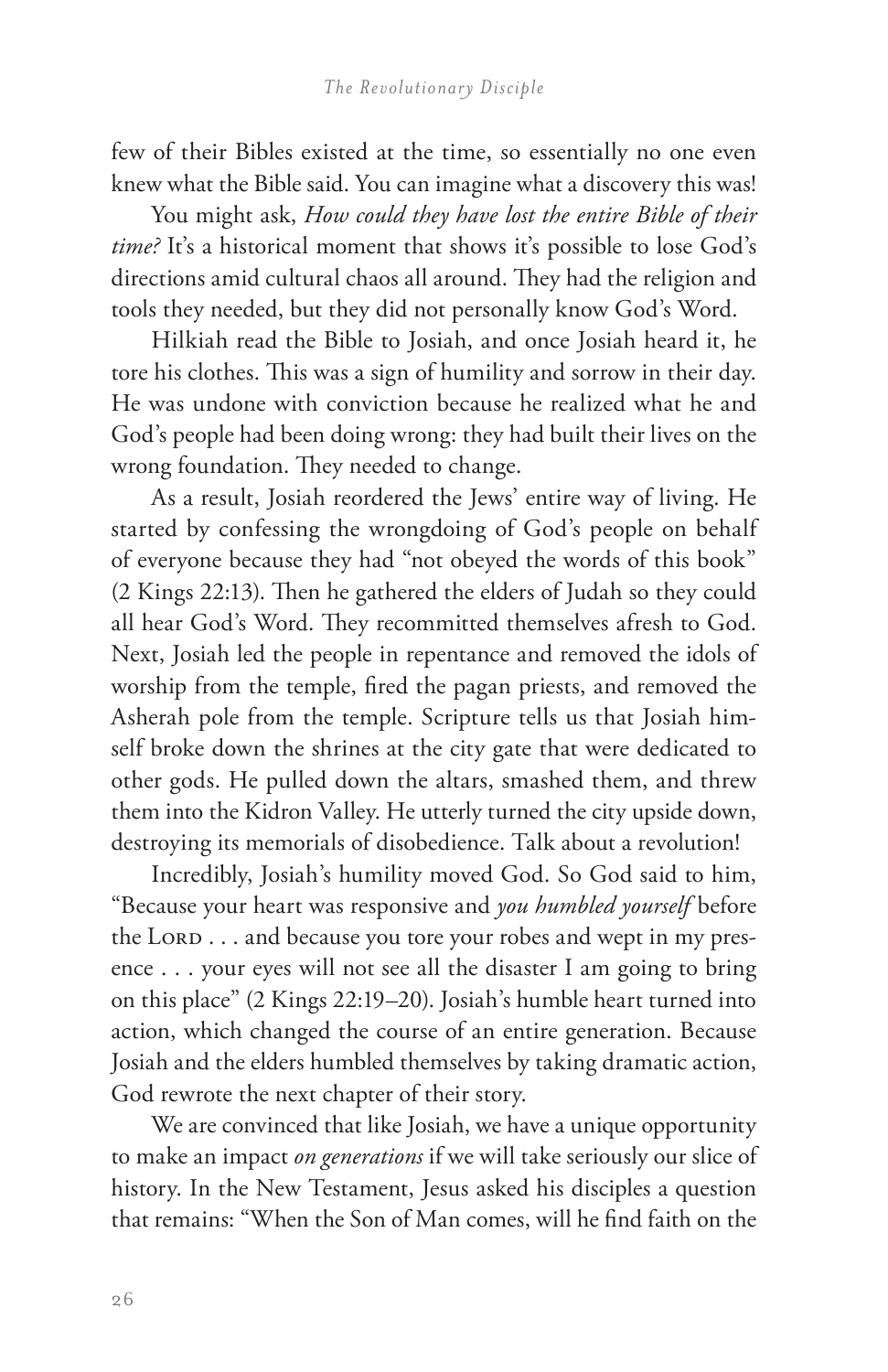earth?" (Luke 18:8). In light of that question, every generation must ask: *Will we humble ourselves and follow Jesus with radical obedience?*  If not, we may see an entire generation of people fall even deeper into the idol of self. But if we will humble ourselves under God's Word *in every area of life*, then we could see a radical shift in discipleship in North America and beyond.

## **Pride in the World Today**

The radical obedience of Josiah is like what we see among many disciples worldwide today. We find it encouraging to see that some Christians in North America, for example, seem to be discovering discipleship in a fresh way, even as church membership falls. But we must rediscover *humility* as a characteristic of maturity if we're going to see a resurgence in true discipleship.

The ways many Christians responded to the COVID-19 pandemic revealed the problem with pride in the North American church. When the pandemic began, suddenly everyone had to pick a side concerning issues like meeting in person versus staying at home and wearing a mask versus not wearing a mask.

I (Chad) never thought I'd see the day when people didn't shake hands or hug to greet each other. For months at a time, most of us stayed home due to government lockdowns. Then when we finally emerged, no one could hide their opinions anymore. You literally wore your view about mask-wearing on your face. For me, this wasn't ultimately a religious question or a science question as much as it was a question about authority. Until this point in recent American history, you could basically hide your beliefs about how to respond to authority structures because there was no sustained domestic pressure or crisis. Then, however, disagreements erupted all across the country about how governmental leaders should handle the virus. Experts defended both sides on nearly every issue. We faced a national crisis, and the church got sucked into its "swirling vortex of weirdness," as a previous mentor of mine calls any intensely complicated situation.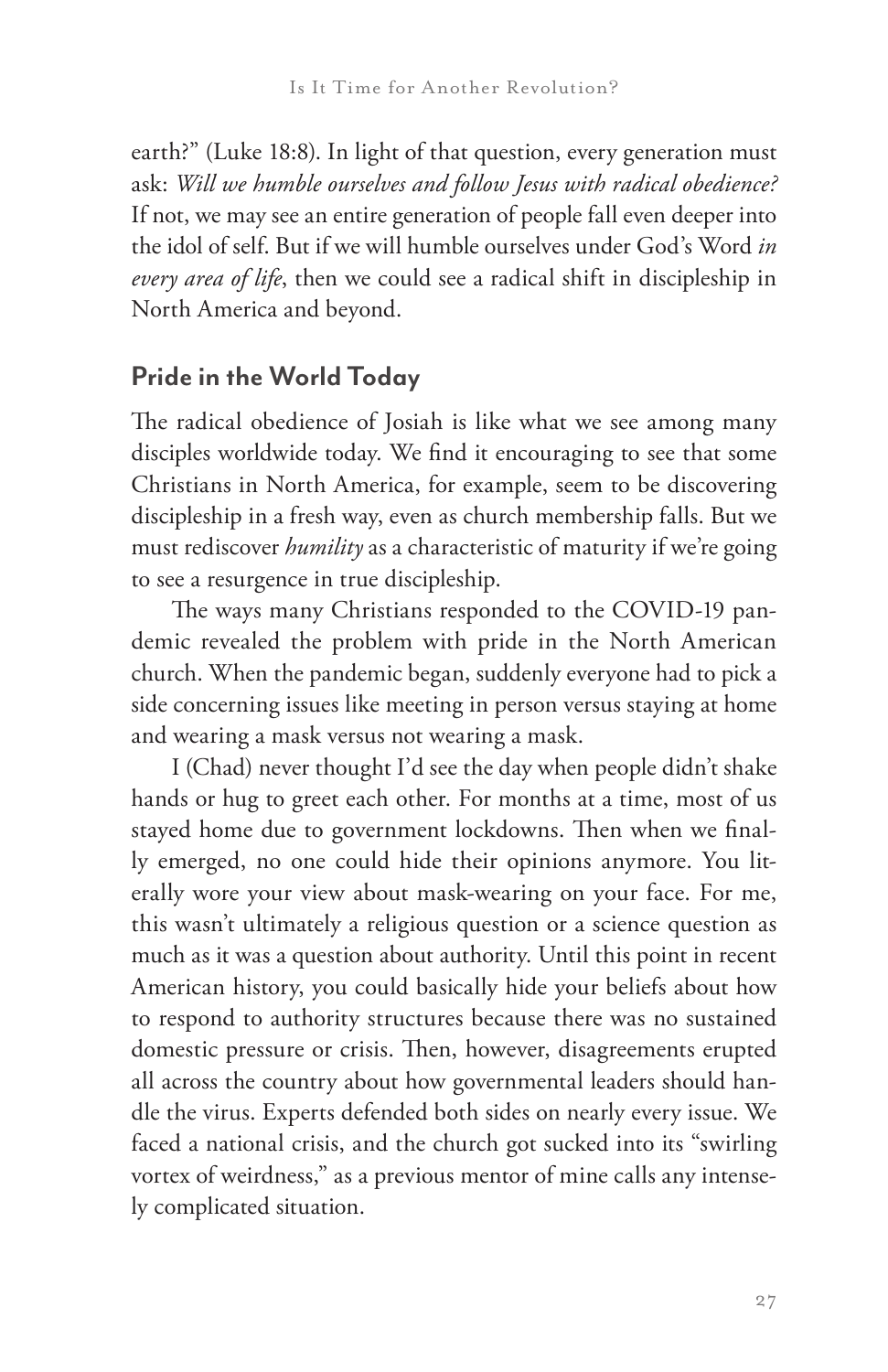Hear this: disagreements are inevitable and have their place. But what bothered both Jim and me more than anything was how Christians responded to the authorities during this pandemic. The issue we had was not whether Christians agreed with the seriousness of the crisis, the masks, or the vaccine. The issue we saw was one of the heart. The veil on the church in North America and beyond was pulled back, revealing strongholds of pride. Conflicts in our country are obviously not going away, so we as disciples must learn how to handle our disagreements with one another and with worldly authorities in humility.

Where I (Jim) live in North Idaho, I have heard more than my fair share of talk about the Constitution and our First Amendment and Second Amendment rights. I've even heard talk about seceding from the nation or a potential militia uprising—*another revolution*. Now, I understand we are far from what our founders intended and that our country is cutting away its moorings from the past that inspired and fueled our success. We are making big mistakes as a country, and if we continue this downward spiral, we face a dire future.

But here's the deeper issue: Why do Christians more readily quote the Constitution of the United States than the Scriptures of God? This question emerged for me as I sat with a group of Christian men who were discussing what sounded like another revolution if politicians succeeded in suspending Second Amendment rights. After ten minutes, not one person referenced Scripture. *How could this be? Have we become like those in Josiah's generation, forgetting the Word of God?*

Our highest priority as disciples is the kingdom of heaven, which encompasses people from every race, tribe, and nation of those who believe. And our highest set of documents is not the Bill of Rights but the Holy Word of God. I don't think we should ignore the Constitution, but as disciples of Jesus, Scripture takes first place because it holds our King's commands. We need a revolution, there is no question, but what does a revolution look like for disciples of Jesus?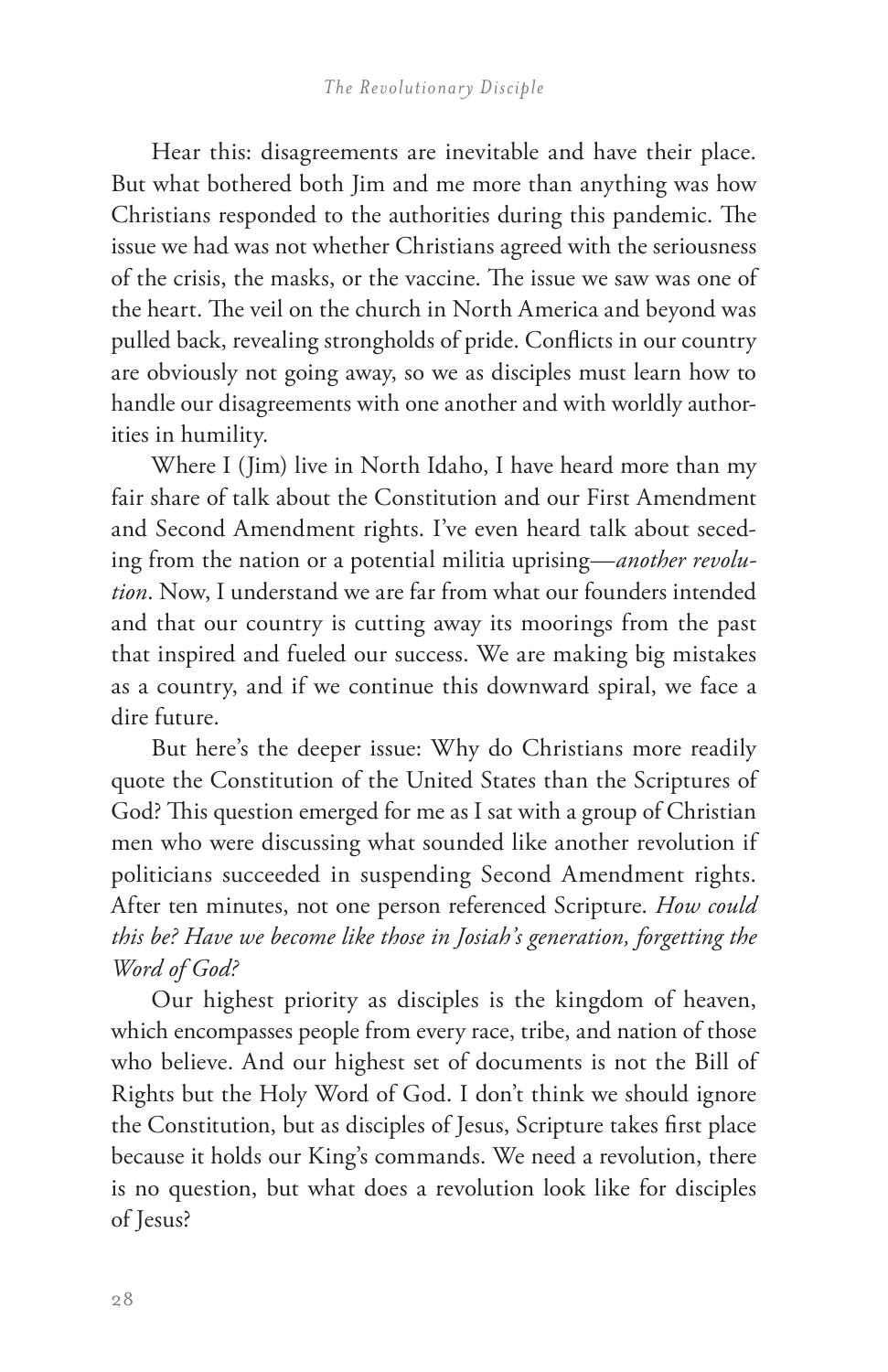In Chapters 15 and 16 we'll deal with politics more directly, but for now, let's look at our root problem, which goes much deeper and broader than just how we respond to a global pandemic.

# **Pride in the Church Today**

In Josiah's day, like ours, the people of God had drifted toward their own understandings, preferences, and selfish desires: in a word, *pride*. Pride rejects God's authority and God's commands and chooses a different path. We see this in the church today, and it affects discipleship on every level.

So we asked ourselves, *What does pride look like for Christians today?* When we started answering this question, we realized the list was long. Pride shows itself when we:

- Blast someone on social media with whom we disagree.
- Scream and yell in anger at a sports game.
- Reject the promptings of the Holy Spirit to give up a particular sin.
- Float from church to church because we're too busy chasing our dreams.
- Rebuff people who hold us accountable for our actions.
- Play the victim rather than trying to understand or resolve the conflict.
- Defend ourselves when someone gives us constructive criticism.
- Leave a church and divide God's people, wreaking havoc along the way.
- Refuse to forgive others when we clearly need forgiveness from God and others too.
- Judge others for their sins but look past our own.

Pride can surface for a disciple at work, in marriage, among family members, and even within discipleship groups at church. Pride is everywhere and all around us. But nobody likes to deal with the pride within. And try as we may to cover it up, we drag this problem of pride wherever we go.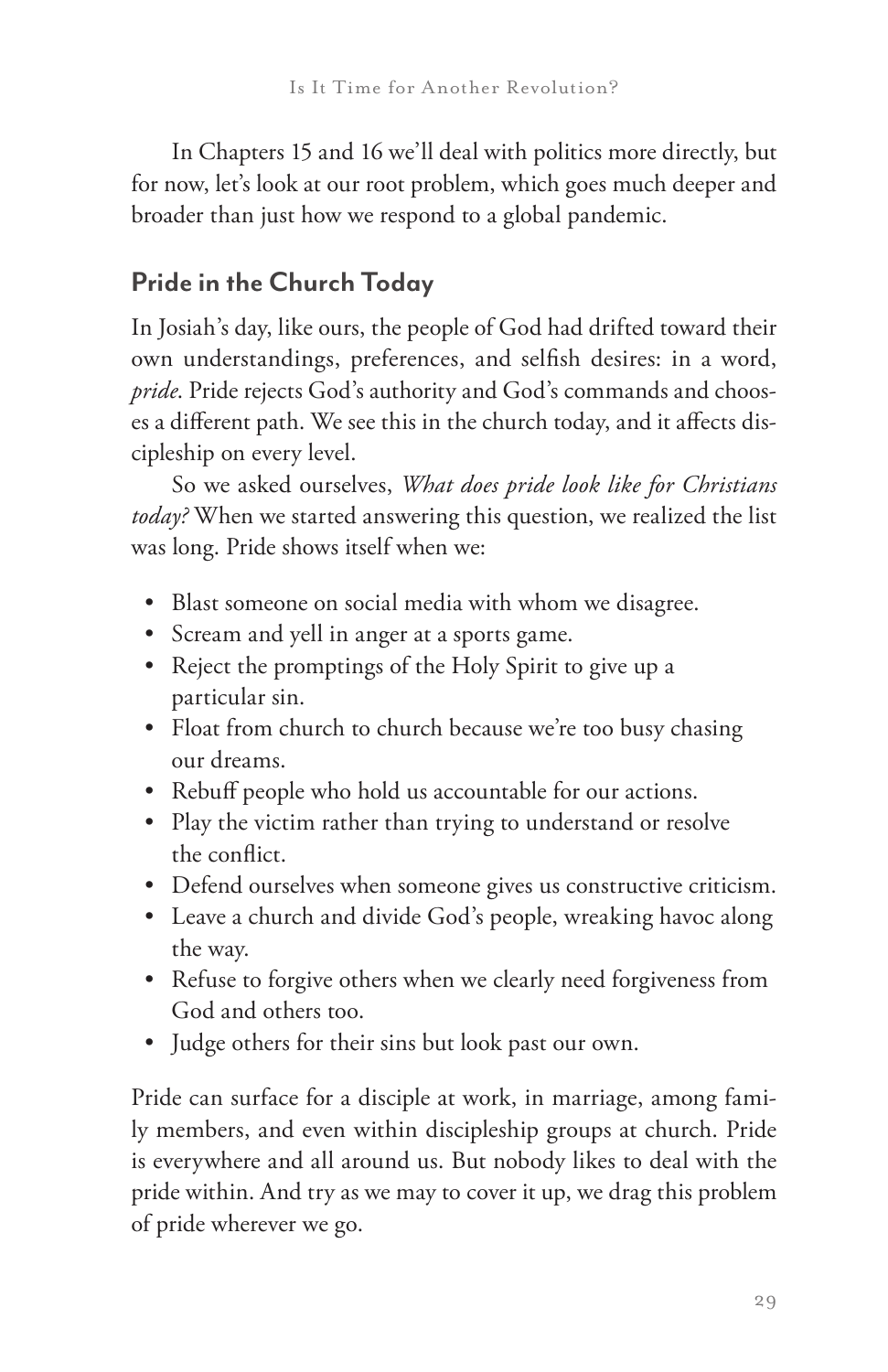This problem started in the Garden of Eden when Satan tempted Eve to reject God's command and follow her own desires. Adam and Eve's prideful response accomplished Satan's goal: death for us all. He came "only to steal and kill and destroy" (John 10:10). Satan leverages people's pride to distance them from God and divide his people. He can divide a whole church by starting with one divided heart: a pastor who won't submit to their elders, an arrogant leader who believes their way is better, a group of church members who don't agree with the worship style.

Pride is an insidious and subtle killer that destroys our hearts, which bleeds into our relationships with friends, family, church, and community. Pride is simply self-absorption. It sneaks in when we struggle to forgive someone in our church; it slips into our hearts whenever we gossip to make ourselves look better; and it seeps into our lives when we choose our own comfort over helping others.

As disciples of Jesus, we're supposed to be characterized by humility. Yet Christians are still often known for their pride. We have trouble submitting to our supervisor at work and getting along with our coworkers. We move from job to job thinking only about ourselves, just like when we move from church to church for one that "feeds me." When we reject God's commands and act like this, we're often indistinguishable from people in the world, rendering our verbal testimony useless.

*Pride destroys discipleship at every level.*

When we give in to it, pride destroys discipleship at every level: If we accept Jesus as Savior but refuse to follow him as Lord, discipleship ceases to exist. If we won't be taught by a disciple maker to obey all Jesus commanded, discipleship crumbles. If we won't go where he calls us, dis-

cipleship falls apart. If we have the wrong definition of maturity, discipleship efforts don't accomplish their goal. Bottom line: pride kills discipleship.

When the world looks at Christians, they see our billboards, bumper stickers, and marquees. They see our social media posts, the way we raise our kids, how we act at work, how we function as a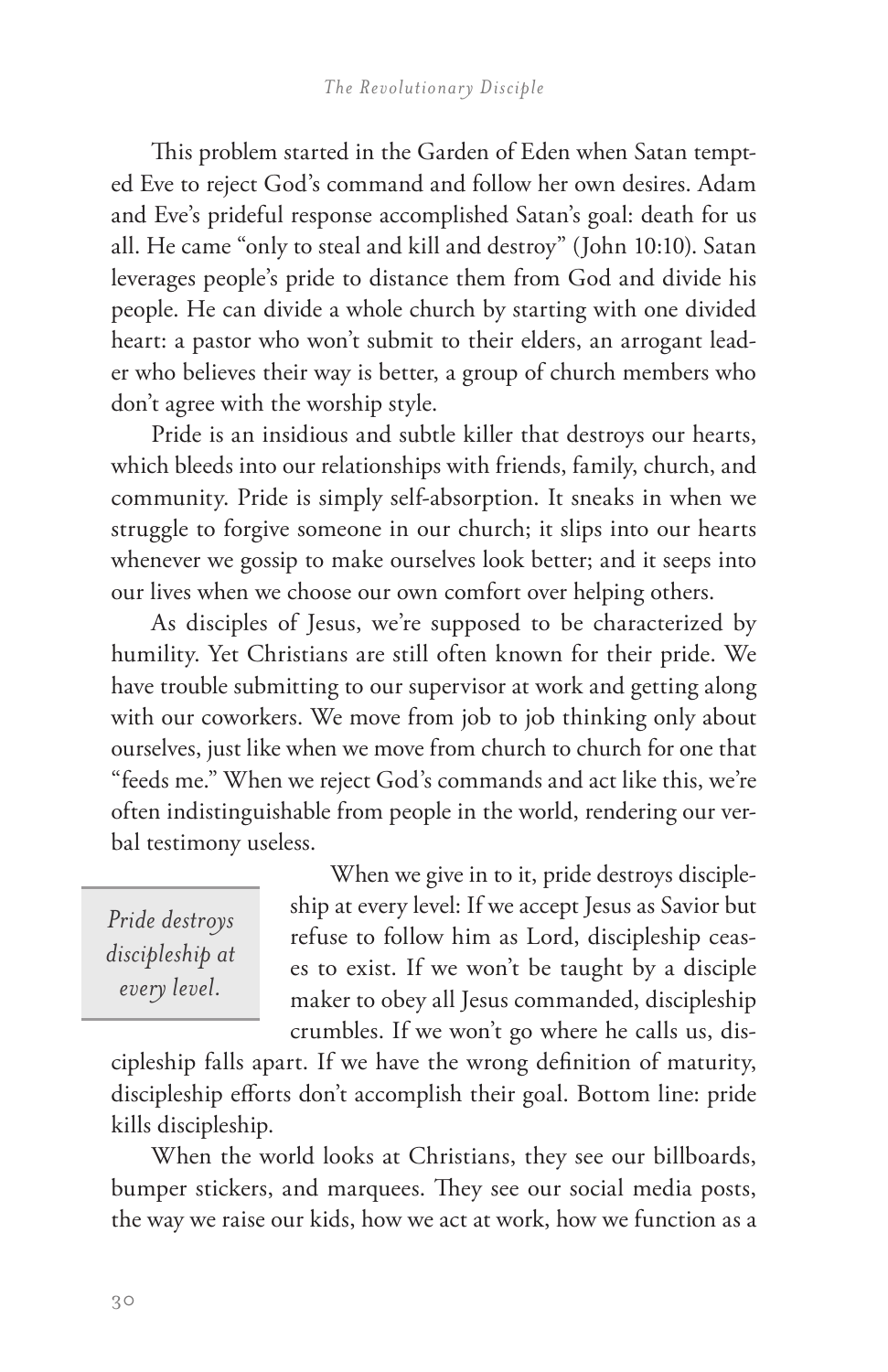church, and how we support our kids on the sports field, but does the world see humility in us? Unfortunately, most of the time "humility" is not the first word that comes to mind for them. This is a problem for the church, and if we don't reckon with it, pride could lead to an even bigger problem for our country. And we Protestants in the United States have a particular propensity toward pride.

### **Americans, Protestants, and Pride**

Simply because we live in the US, we breathe the air of pride. If that seems like too great of a generalization, consider our history, which carries with it stories of rebellion during the Revolutionary War. In a country that celebrates independence, giving praise to disciple-making actions like "surrender" or "submission" can be difficult. In fact, words like these seem counter to the freedom on which the US was founded.

American culture today often glorifies pride. Through media, Hollywood, and even sports, pride is pumped into our homes sometimes overtly, sometimes subtly. We're told by the self-help industry, and many in the counseling industry, to follow our own hearts, to discover our dreams, and to make our mark in the world. We're advised to pull ourselves up by our bootstraps, to stand out, and never to give up. We're not saying these are all bad mottos. But if we don't temper them, we can become rebellious individualists instead of humble disciples. It goes even deeper for us, though. Consider our Protestant heritage.

Christians sparked the Protestant Reformation to reject unhealthy teachings and leadership in the Roman Catholic Church (and rightly so, in some cases). But today we've gone to the opposite extreme of rejecting *all authority in the church*—to our own detriment. While Protestants separated from Roman Catholics with good intentions, they often did this through unnecessary, even violent, rebellion.2 They rejected the infallible authority of the pope (and rightly so), but they let the pendulum swing too far by rejecting scriptural forms of authority in the church. As a result, many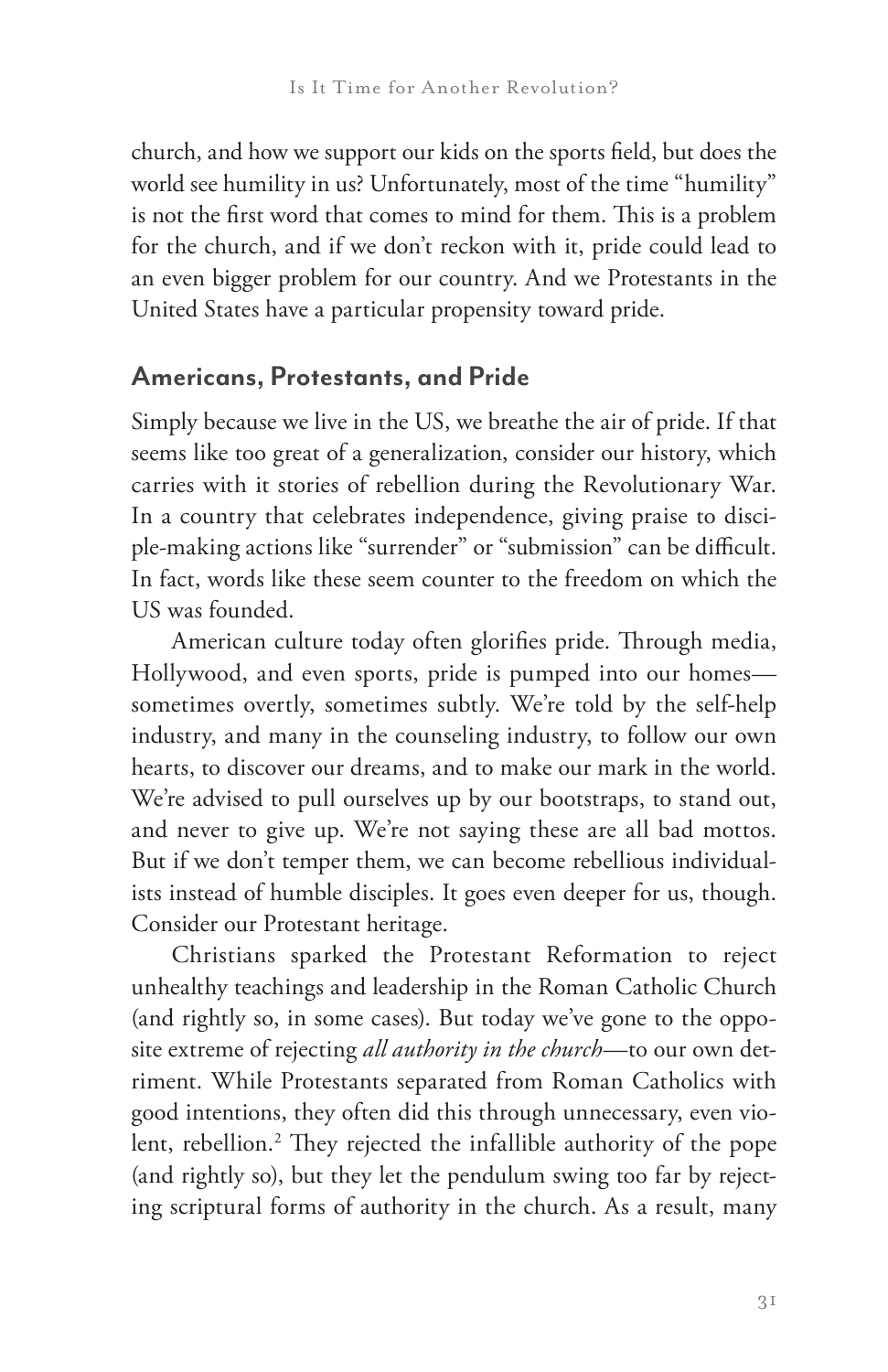Christians today refuse to submit even to simple teachings from their pastor, even though the pastor supports their teachings with Scripture and has been given a clear position of authority by God's Word. Protestants often don't submit *to anyone* because they think, *Only God can tell me how to live!* Instead of submitting to God's leaders, as God expects of us, individual believers have become their own authorities. This ideology is faulty and spiritually dangerous.

So our Protestant and US history books are filled with rebellion and pride. Protestant pride in the US seems to have a unique flare, and it deeply affects the people of  $God.^3$  We need more than a shift in the church. We need a revolution of the heart.

### **Separating Identities**

Believers in the US today are discussing a political revolution. We never would have believed it before, but those conversations are actually happening. Let us discuss this briefly before we go into detail in Chapter 15.

While Christians fall on both sides of this debate about a military revolution, what surprises us is that many of those who seem most eager to fight with harsh words or weapons are found in churches on Sundays. It's one thing for a believer to be forced to protect themselves, but it's another thing to go looking for a fight—one that destroys our enemies, when Jesus came to save all people. It makes sense when *non-believers* quickly use violence to make their point, *but Christians*? The lengths to which Christians will go to preserve their personal rights is disconcerting to us. They act like *this world* is all we have. Yes, what's happening in our country is very unsettling, and we fear for our children. But we've got to embrace the differences between the kingdom of God and the United States of America.

I (Jim) liken what's happening in our culture to my experience hunting in the woods here in North Idaho. I often do a lot of scouting in the woods before hunting season to find a possible location for a tree stand where I can wait for animals. Some trees are too small to carry the weight of a guy like me, so I look for multiple smaller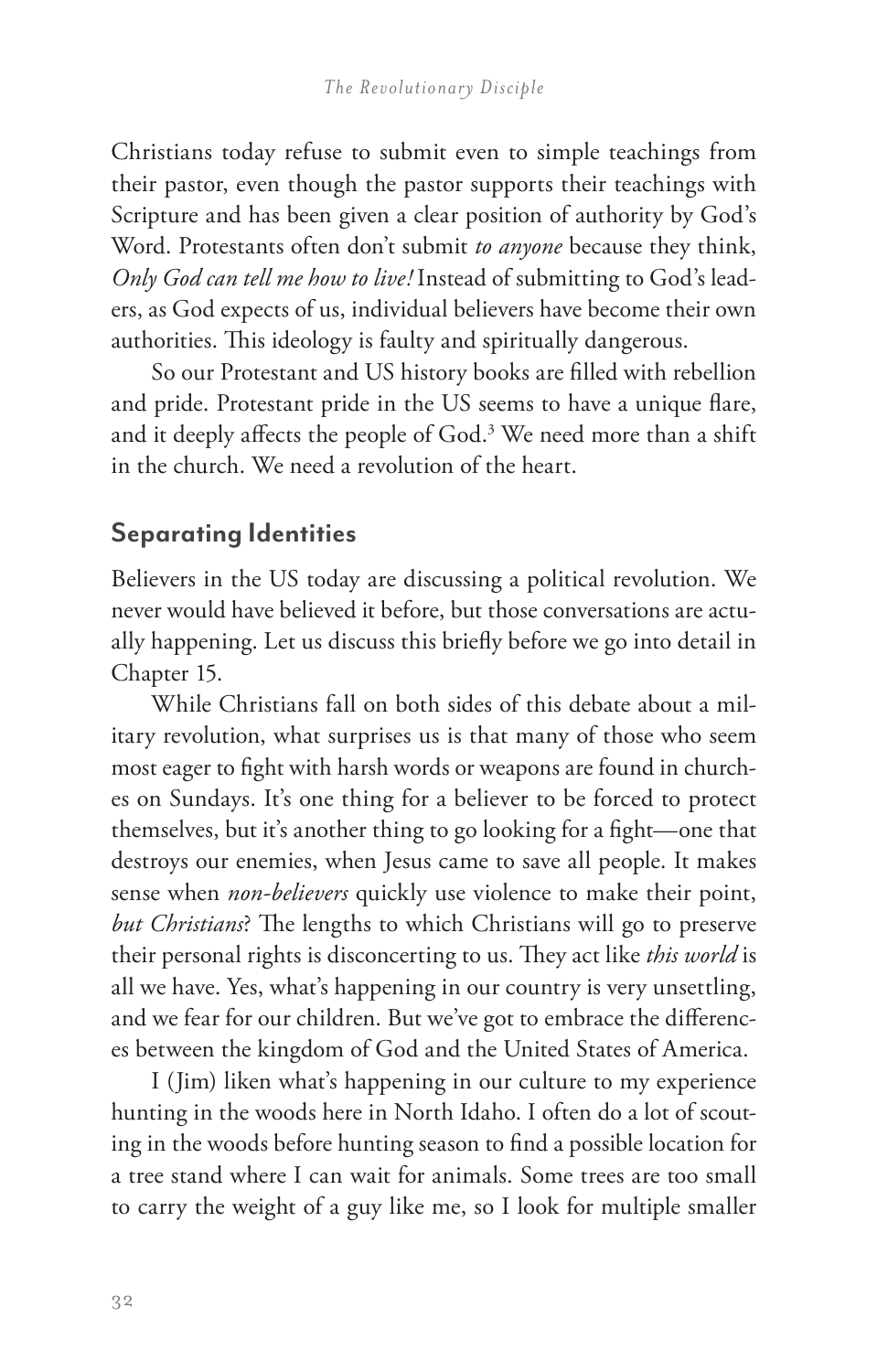trees that stand close together. Many times, I've seen what looks like a gigantic tree from a distance, but as I get closer, it's really two midsize trees that have grown up close together. As they grow over time, however, two trees like this will often spread further apart; one may die or be struck by lightning, while the other remains. For one reason or another, the tree stand no longer has a place to rest because the gap is too big. I have to adjust and move my tree stand to the one that can hold me because the other doesn't hold weight anymore.

Like this tree analogy, there was a time when our Christian and US values grew so closely together that they seemed like the same thing. As you get closer to the tree, however, you see it is really two trees. Over time, they have grown apart and one has become unstable. This analogy only goes so far, though. It doesn't mean we should

abandon our country, but it forces us to ask: *Where does our help come from? In whom do we ultimately trust? Who holds our ultimate loyalty?* When I was younger, most citizens *shared* our values. Then the culture shifted so Christian

*In whom do we ultimately trust?*

values were *tolerated*. Now many in authority in the US are *hostile* to Christian values.

I (Chad) remember in my high school days during the early 2000s how I struggled to work out the difference between kingdom and country. As an example, every day the intercom speaker would say, "Please stand for the Pledge of Allegiance." I would dutifully stand to say the pledge, even though I often stood alone. I stood because, in my mind, I was standing for God and his special country—the United States of America. Now I understand that standing still serves its place, but I had gone too far and made God and country one. It was, I believed, my Christian duty to say the Pledge of Allegiance. There's nothing wrong with standing up for the pledge or the national anthem, but what's happening in our hearts when we do this?

I stand to honor my country now, but I do it for a different reason than I used to. I stand because we're called to honor those in authority (1 Pet. 2:17), and it is proper etiquette in our culture. But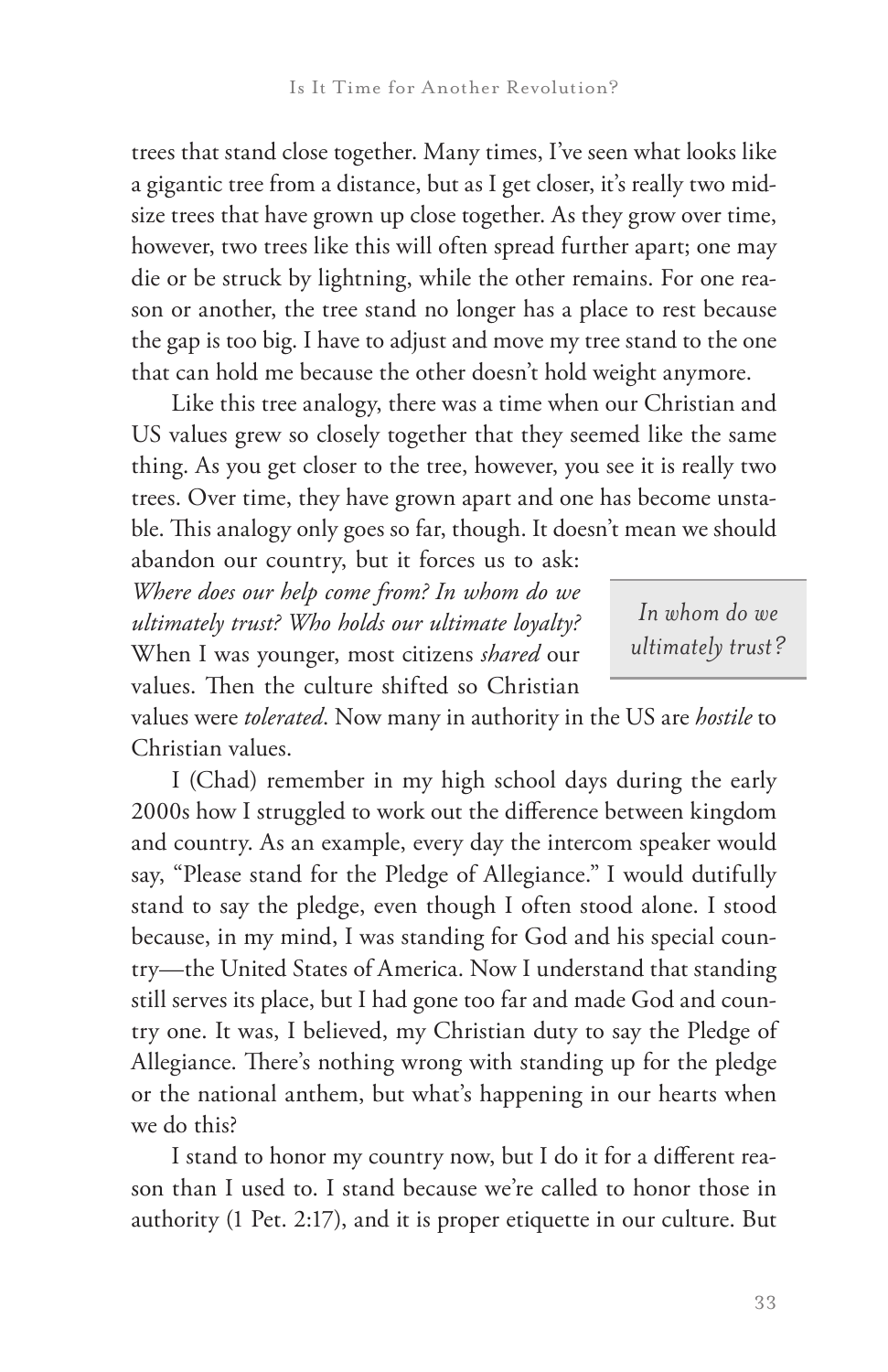the United States of America doesn't hold my ultimate allegiance, and my God and my country are definitely not one and the same. My highest allegiance is to Christ the King. Later, when I learned more about God's kingdom, I realized something had been awry in my heart in high school. I had conflated my political identity with my Christian identity. These have always been separate identities to some degree, but we're seeing their separation more clearly now.

I (Jim) agree. For me, when the pledge is recited, I don't offer my ultimate allegiance to a country that is far from what God would have it be, but rather a prayer for the leaders of this country. I pray that they will move back toward the Lord and for our people to come into a saving relationship with King Jesus.

### **Jesus, the Revolutionary**

If you're tempted to think Jesus *can't relate*, then you ought to look again at both his life and his death. Jesus faced great opposition on earth and made his position clear to the authorities: "Am I leading a rebellion . . . that you have come out with swords and clubs to capture me?" (Mark 14:48). The authorities never knew what to do with Jesus. He had disrupted the religious norms of the day but did so without violence. They didn't have a category for Jesus, so he ended up with the other revolutionaries, such as Barabbas.

Barabbas was a true rebel, put in prison with the other insurrectionists because they committed murder during an uprising. Revolutionaries like Barabbas sought justice and religious freedom from the heavy-handed Roman authorities. While the Jews had rebelled against the Romans in the Maccabean Revolt nearly two centuries earlier, tensions remained high between Jews and Romans in Jesus' day. The people wanted freedom from their political oppressors. Jewish rebels tried to overthrow Rome's delegates, especially in and around God's holy city, Jerusalem. People sometimes confused Jesus and his disciples—even the apostle Paul—with one of these revolutionaries (Acts 5:36; 21:38). And the fate of these revolutionaries was often the same: death by crucifixion.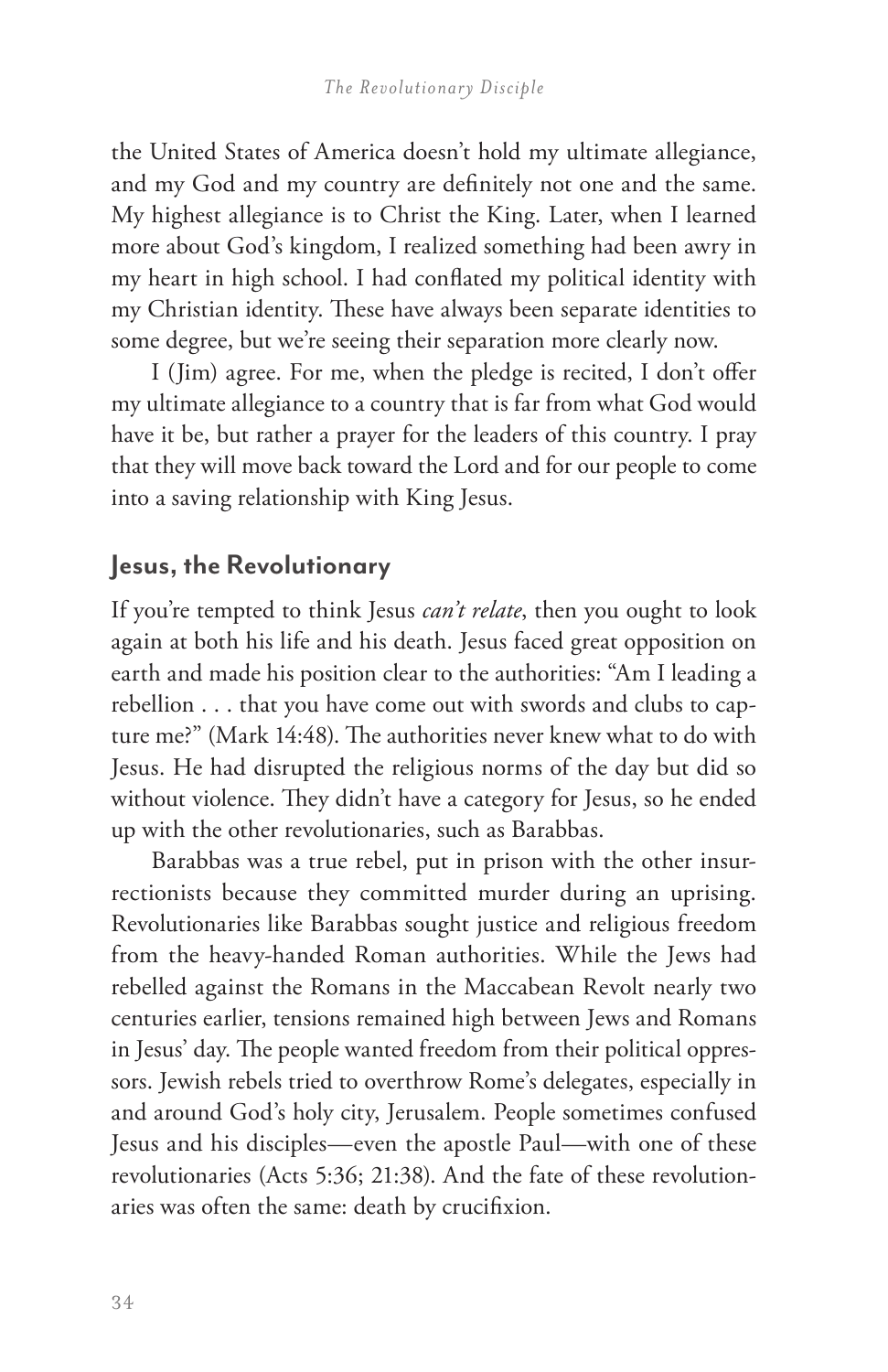So Pilate naturally placed Jesus next to one of these rebels on the chopping block for execution. Every year, Pilate selected one prisoner to go free, though. This year, Jesus was up for election. Pilate asked the people to choose whom they wanted released: Jesus or Barabbas (Matt. 27:17–26). But the religious leaders convinced the people to free Barabbas over Jesus. The people wanted the insurrectionist rather than their true King.

If Jesus suffered under false accusations as "a rebel," why would he support his disciples starting a political rebellion today? Jesus' early disciples lived under pagan rule throughout the Roman Empire as he did. So how did the earliest Christians interpret and handle this dynamic? Well, as tensions between religion and politics among Jews and Gentiles grew, Rome ultimately won the battle. The Jews were either killed in battle, starved out of Jerusalem, or conquered during the siege in AD 70. But the very last stand of the Jews happened in a place called Masada, where a few hopefuls died by suicide after a long battle with Rome.

After Jerusalem fell, the gospel of Jesus continued to spread around the world, and Christians sought to deal humbly with their Roman counterparts as they made disciples. At times it was very hard, and many Christians gave up their lives when forced to make the decision to obey God or people. However, their willingness to stand up for Christ unafraid—*and with great humility*—led to many converts. Observers were boggled why these Christians were not so concerned about leaving this planet. The result? "The blood of the martyrs is the seed of the church," as Tertullian purportedly said. In the end, even Rome gave way to Christianity.

Jesus introduced a completely different kingdom and invited his disciples to fight a totally different battle. They became revolutionaries but of a different sort than the world had ever seen. They didn't instigate violent insurrections but wielded their power with the Word and fought with their counter-cultural lives. Their whole-life testimonies took ground because they followed the King of all kings— Jesus, the revolutionary. He led the greatest revolution in history,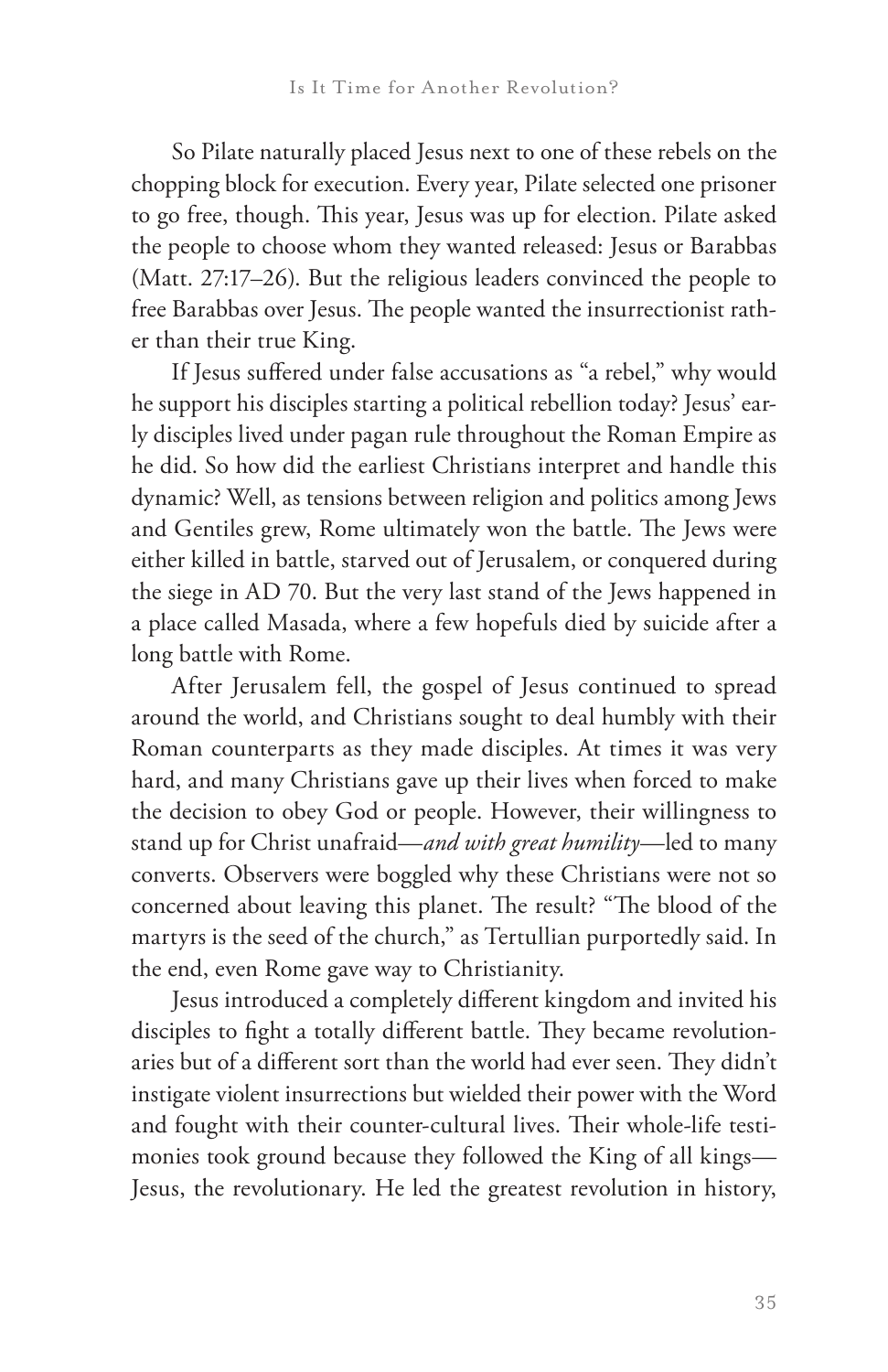which not only spread throughout the whole Roman world within a few centuries but also lives now throughout the globe.

The fact that I (Jim) am taking this stance might surprise those who know me because in a different life I was a violent person. I wrestled competitively on the wrestling mat for much of my life, which was violent but legal. I also used my skills on the streets *illegally* more times than I can count. In my natural man, I am a fighter, so it may surprise you when I say disciples really need to slow down and consider what Jesus would say about another possible revolution in the US. Jesus wants Christians to fight, but the fight he calls us to is first a spiritual battle, rather than a physical one. We fight by dying to our sinful nature daily as we take up our cross and follow Jesus. So Chad and I believe Jesus wants a new revolution in the US, but it's a revolution of a totally different kind.

Our hope is that a new discipleship revolution will emerge among disciples of Jesus that is characterized *by humility* and results in healthy relationships that fuel Jesus' mission to save the lost world,

*Pride leads to division and death, but humility leads to life and peace.* 

rather than destroy it. Pride leads to division and death, but humility leads to life and peace. By God's grace, we choose the latter kind of revolution. We want to present to you a path toward this revolution. It's called humble discipleship.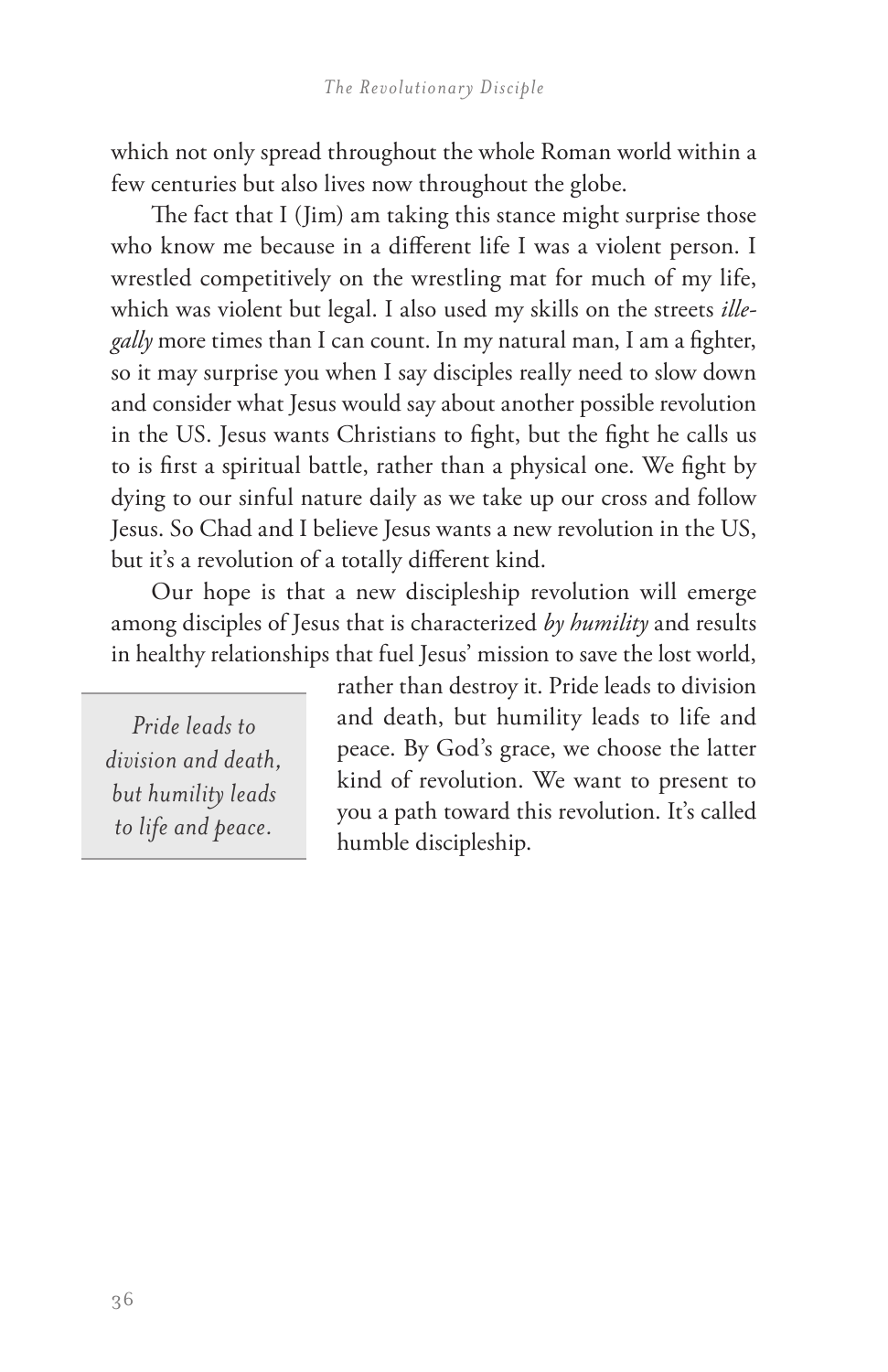# HUMBLE DISCIPLESHIP



S I (Jim) mentioned, I'm a former wrestler. During my early<br>college days, I wrestled for North Idaho College, and I acted as college days, I wrestled for North Idaho College, and I acted as an assistant coach for the summer wrestling camps hosted by the college. Kids and coaches would come from all over the United States to attend these camps. Our head coach, John Owen, was a national championship coach and had earned the title Coach of the Year many times over as well. I went to North Idaho College specifically because I wanted to be on John Owen's team. Whatever I could do to be near him and learn from him was worth it to me, and all the guys on our team felt the same way.

At the camps, we'd have several hundred kids in one gym with coaches spread out all over. John Owen, or J.O. as we called him, would show a certain move to the whole room of kids using a partner, and the kids would break into twos and practice it.

One day, as I walked around helping different kids, J.O. walked up to a junior high kid near me who was huge for his age. The camp was mostly for high school students, but this younger-than-average kid was allowed in because he was obviously extremely athletic and built for the sport. Yet he wasn't correctly practicing the move J.O. had shown everyone.